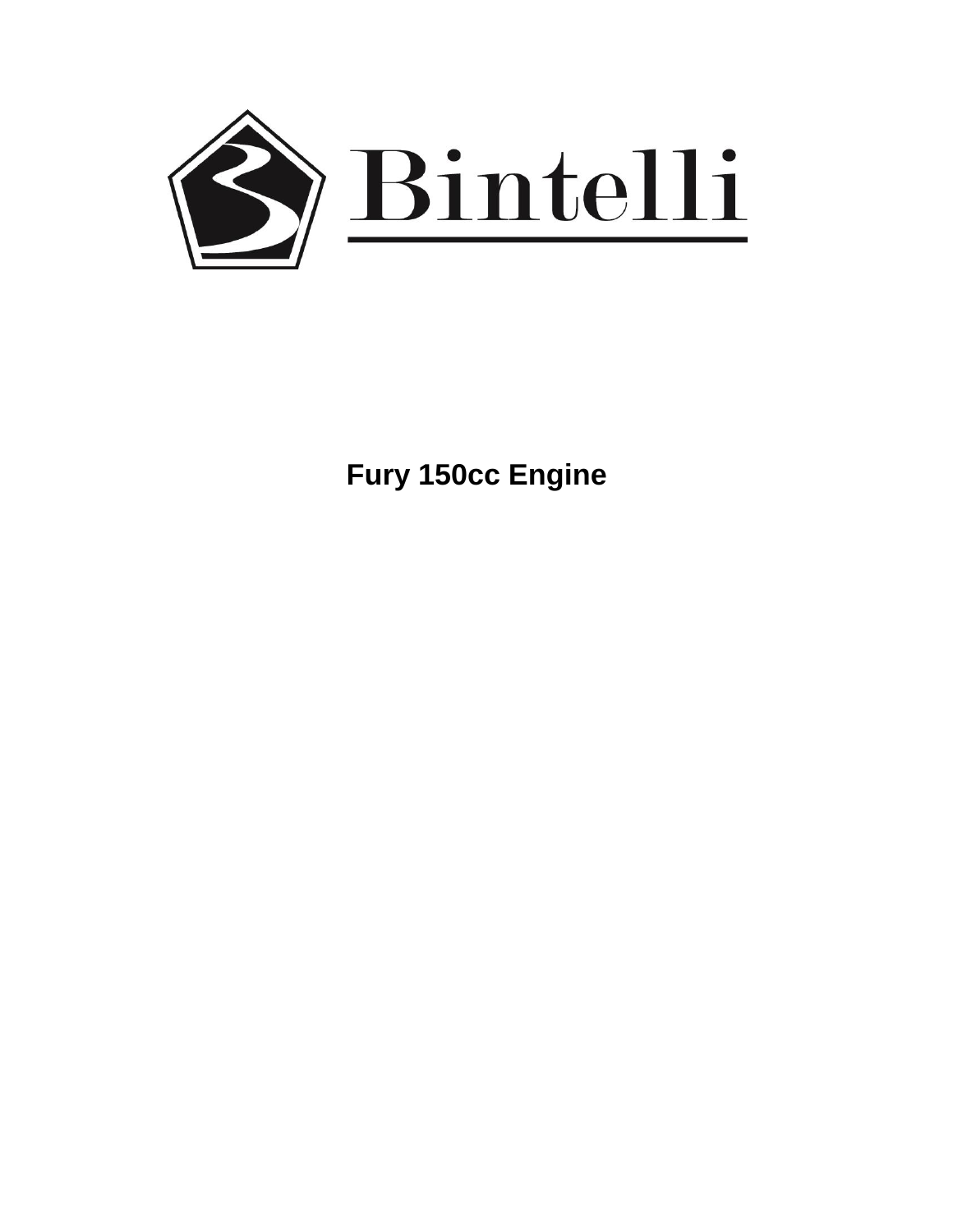| GY7 150CC      |                      |                                   |       |              |  |
|----------------|----------------------|-----------------------------------|-------|--------------|--|
|                | FIG 1 - MOTOR        |                                   |       |              |  |
|                |                      |                                   |       |              |  |
|                | Part Number          | Decription                        | Notes | Qty          |  |
| $\mathbf{1}$   | 10000-GY7A-9000-CC-2 | Fury 150cc Engine                 |       | $\mathbf{1}$ |  |
| $\overline{2}$ | 1865A-GY6A-9000      | Combination of one valve assembly |       | 1            |  |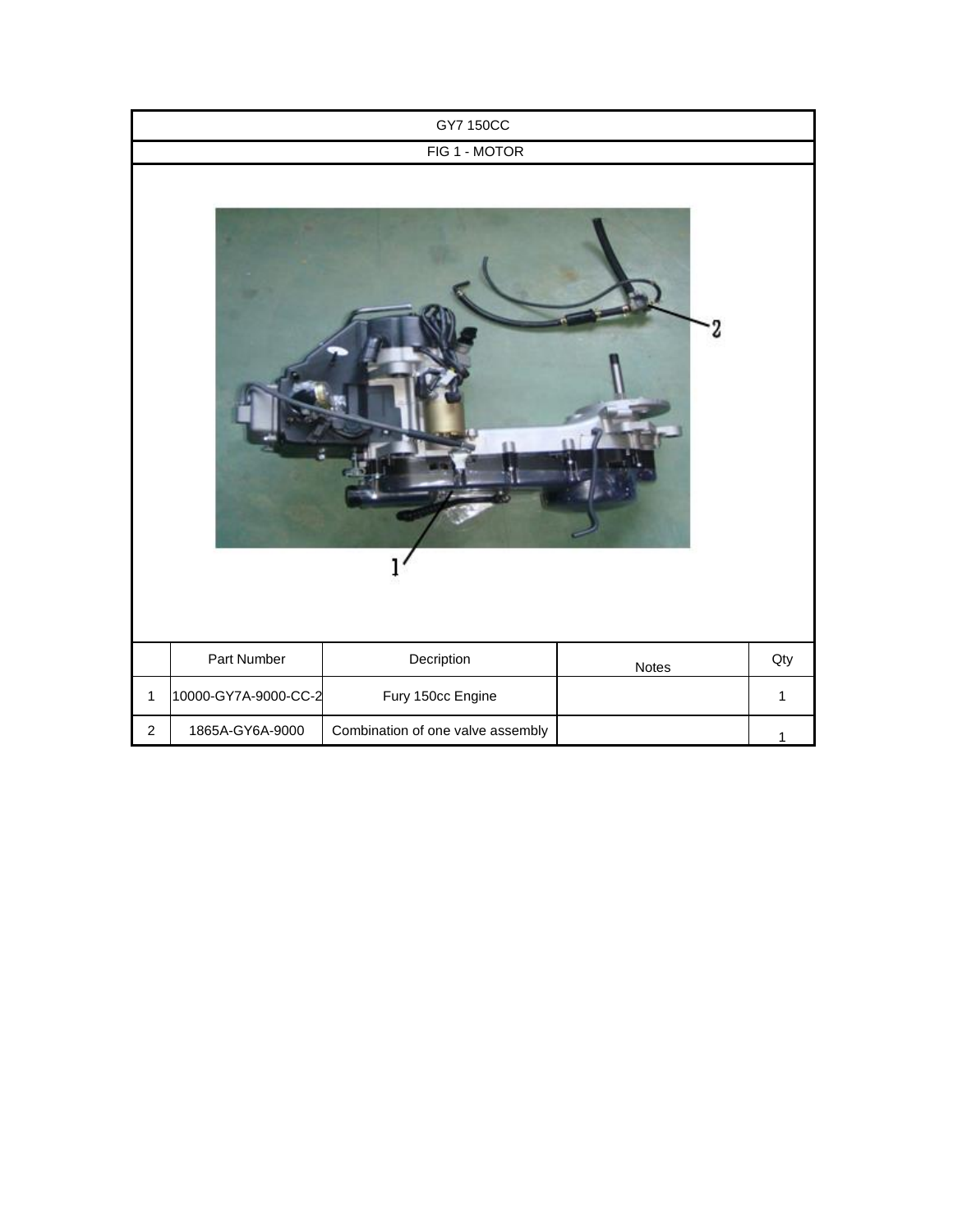| GY7 150CC                     |                  |                                                              |              |                  |  |
|-------------------------------|------------------|--------------------------------------------------------------|--------------|------------------|--|
| FIG 2 - Cylinder              |                  |                                                              |              |                  |  |
|                               |                  |                                                              |              |                  |  |
| 19 20<br>2<br>26 ⊙<br>O<br>25 |                  |                                                              |              |                  |  |
|                               | Part Number      | Description                                                  | <b>Notes</b> | Qty              |  |
| 1                             | 12100-GY7F-9000  | Cylinder                                                     |              | 1                |  |
| $\overline{2}$                | 90001-06022-08   | Bolt M6×22                                                   |              | $\overline{2}$   |  |
| $\ensuremath{\mathsf{3}}$     | 14520-GY6A-9000  | Chain adjuster assy                                          |              | 1                |  |
| 4                             | 14523--GY6A-9000 | Gasket chain adjuster                                        |              | 1                |  |
| $\mathbf 5$                   | 12191-GY7A-9000  | Cylinder pad of paper                                        |              | 1                |  |
| $\,6$                         | 12251-GY6F-9000  | Gasket cylinder head                                         |              | 1                |  |
| $\overline{7}$                | 94310-10160      | Pin dowel 10x16                                              |              | $\overline{4}$   |  |
| $\bf8$                        | 94050-12080      | Nut M12x1.25 (11)                                            |              | $\overline{2}$   |  |
| $\boldsymbol{9}$              | 90440-GY6A-9000  | Washer (12x24x2)                                             |              | $\overline{c}$   |  |
| 10                            | 90201-02212-08   | Lock nut, crankshaft (M22x1x6)                               |              | 1                |  |
| 11                            | 90403--GY6A-9000 | Washer (22x39x2)                                             |              | 1                |  |
| 12                            | 13111-GY6F-9000  | Piston pin                                                   |              | 1                |  |
| 13                            | 13011-GY6F-9000  | Piston ring .comp                                            |              | 1                |  |
| 14                            | 13010-GY6A-9000  | Crank and connecting rod assembly                            |              | 1                |  |
| 15                            | 90701-GY6A-9000  | Woodruff key                                                 |              | $\boldsymbol{2}$ |  |
| 16                            | 94601-15000      | Clip piston pin                                              |              | $\overline{2}$   |  |
| 17                            | 13101-GY6F-9000  | Piston                                                       |              | 1                |  |
| 18                            | 14510-GY6A-9000  | Tension rod chain                                            |              | 1                |  |
| 19                            | 91301-GY6A-9000  | O-rling 15.2×1.5                                             |              | 1                |  |
| 20                            | 14531-GY6A-9000  | Cam chain screw                                              |              | 1                |  |
| 21                            | 14610-GY6A-9000  | Guide comp chain                                             |              | 1                |  |
| 22                            | 14401-GY7A-9000  | Timing chain                                                 |              | 1                |  |
| 23                            | 91002-63220-00   | Crankshaft bearing sco 4A86                                  |              | 1                |  |
| 24                            | 91002-63220-00   | Crankshaft bearing sco 4A86                                  |              | 1                |  |
| 25                            | 1310A-9030       | Cylinder, piston, piston rings, circlip,<br>piston pin group |              | 1                |  |
| 26                            | 13000-GY6A-9000  | Crankshaft connecting-rod assy                               |              | 1                |  |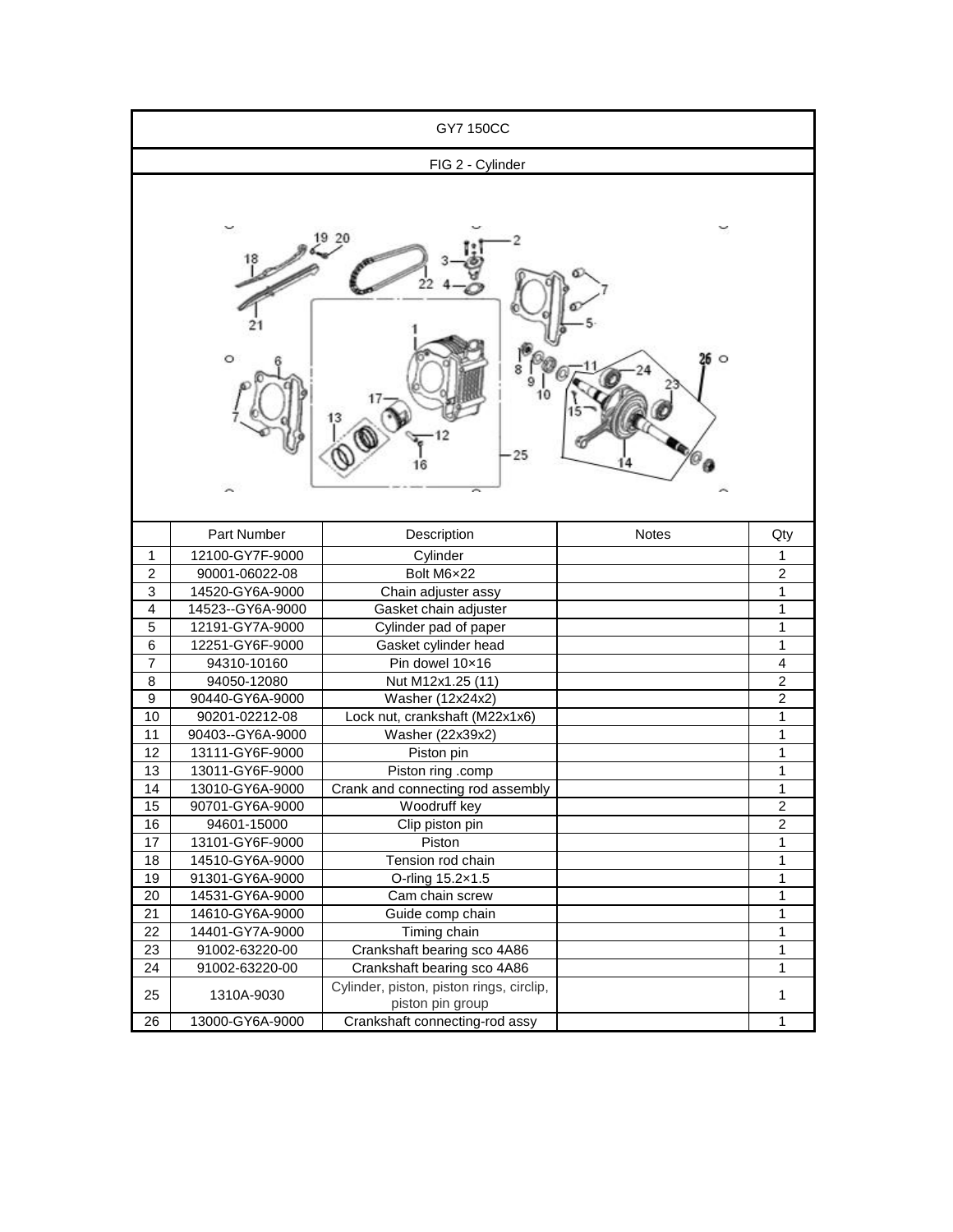| GY7 150CC                 |                  |                         |       |                         |  |
|---------------------------|------------------|-------------------------|-------|-------------------------|--|
| FIG 3 - Cylinder Head     |                  |                         |       |                         |  |
|                           |                  |                         |       |                         |  |
| 13<br>$F_{18}$            |                  |                         |       |                         |  |
|                           | Part Number      | Description             | Notes | Qty                     |  |
| $\mathbf{1}$              | 96001-06025-08   | Bolt M6×25              |       | 4                       |  |
| $\overline{c}$            | 12310-GY6A-9200  | Cylinder head cover     |       | 1                       |  |
| $\ensuremath{\mathsf{3}}$ | 12391-GY6A-9000  | Gasket head cover       |       | 1                       |  |
| $\overline{4}$            | 12211-GY7A-9000  | Rocker bracket assembly |       | 1                       |  |
| $\overline{5}$            | 94050-08080      | Nut M8                  |       | 4                       |  |
| 6                         | 90465-GY6A-9000  | Washerф8xф19x2          |       | 4                       |  |
| $\overline{7}$            | 14781-GY6A-9000  | Valve cone half         |       | $\overline{4}$          |  |
| 8                         | 14771-GY6A-9000  | Retainer valve spring   |       | $\boldsymbol{2}$        |  |
| 9                         | 14761-GY7A-90000 | Spring, valve inner     |       | $\boldsymbol{2}$        |  |
| 10                        | 14751-GY7A-9000  | Spring, valve outer     |       | $\overline{2}$          |  |
| 11                        | 14775-GY6A-9000  | Valve spring washer     |       | 2                       |  |
| 12                        | 12209-GY6A-9000  | Seal valve              |       | $\overline{\mathbf{c}}$ |  |
| 13                        | 12200-GY7F-9100  | Cyliner head            |       | 1                       |  |
| 14                        | 94301-10160      | Bowel pin 8x14          |       | 4                       |  |
| 16                        | 14721-GY7A-9000  | Valve intake            |       | 1                       |  |
| 17                        | 14711-GY7A-9000  | Exhaust valve           |       | $\mathbf 1$             |  |
| 18                        | 90033-08035-08   | Double end studs M8x35  |       | $\boldsymbol{2}$        |  |
| 19                        | 96001-06100-08   | Bolt M6×100             |       | $\overline{c}$          |  |
| $20\,$                    | 12305-GY6A-9000  | Tube breather           |       | $\mathbf{1}$            |  |
| 21                        | 12302-GY6A-9000  | Pressure plate breather |       | $\mathbf{1}$            |  |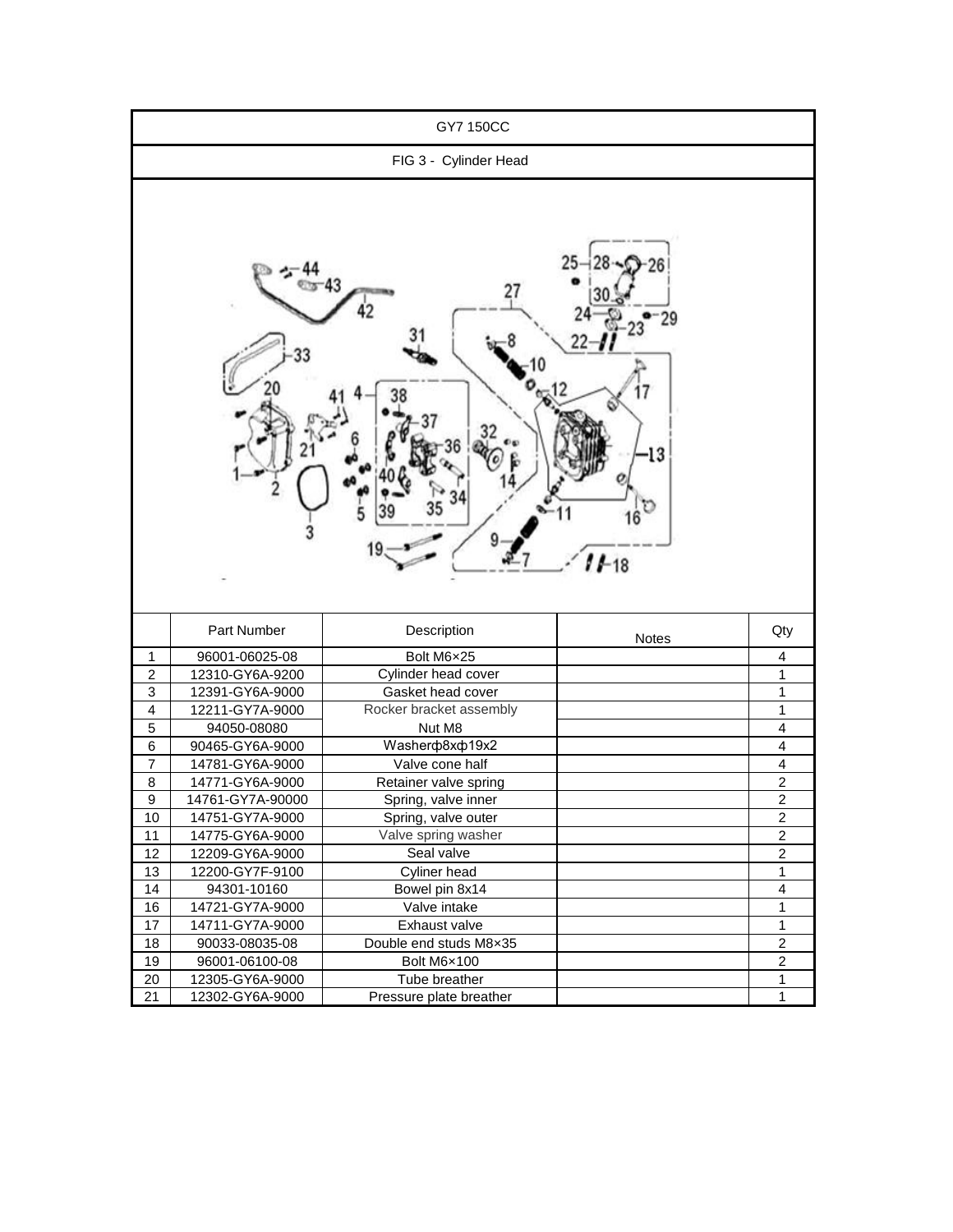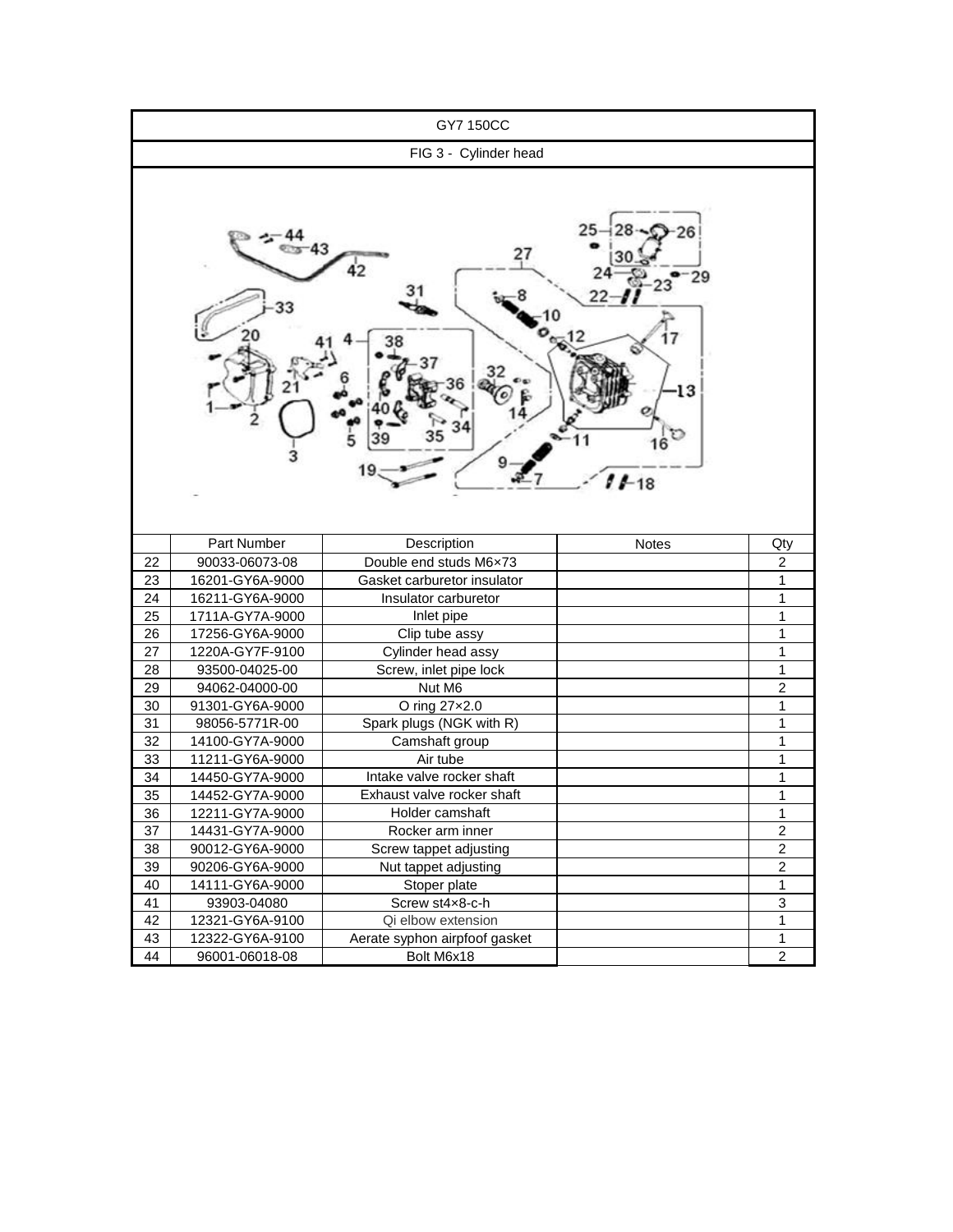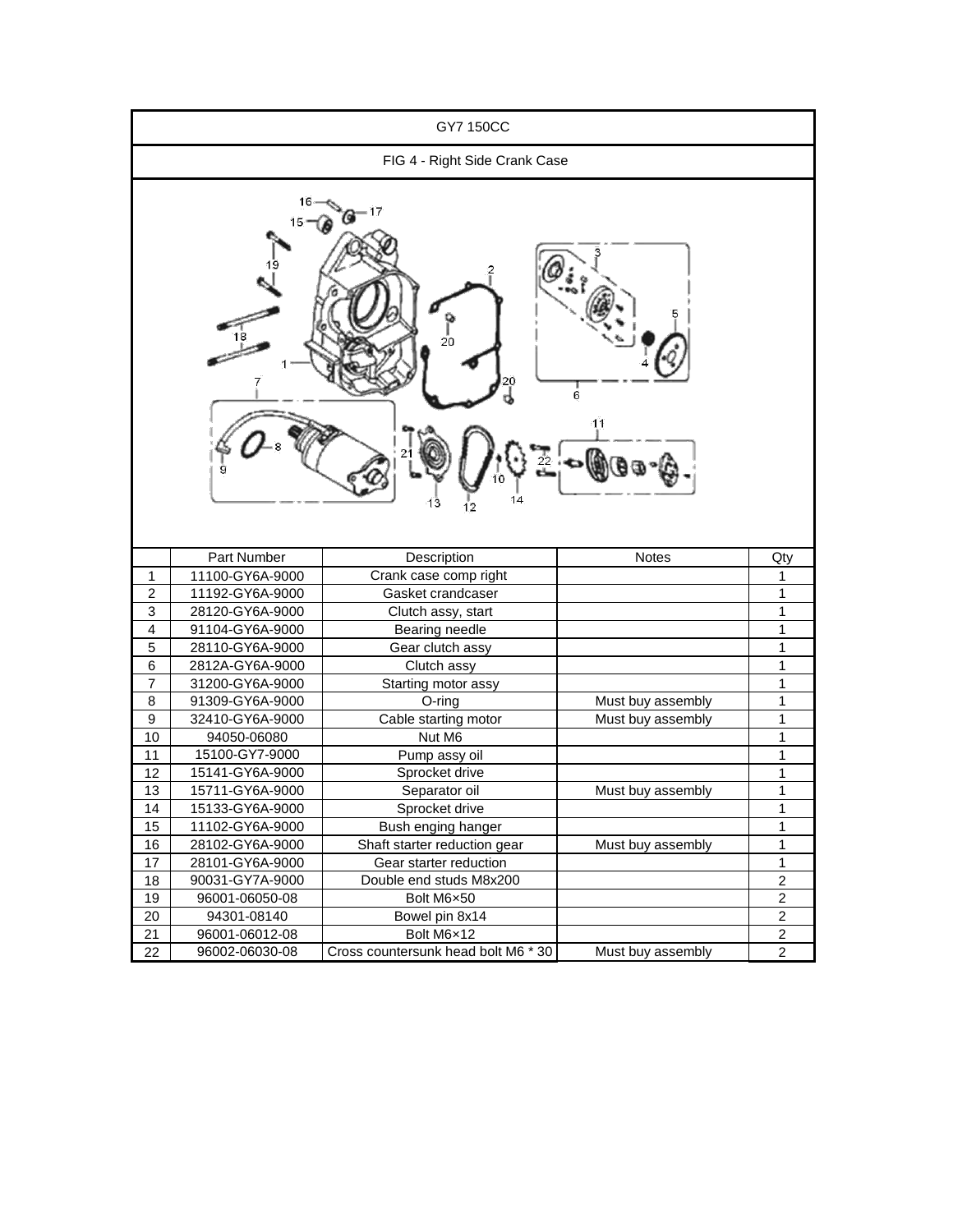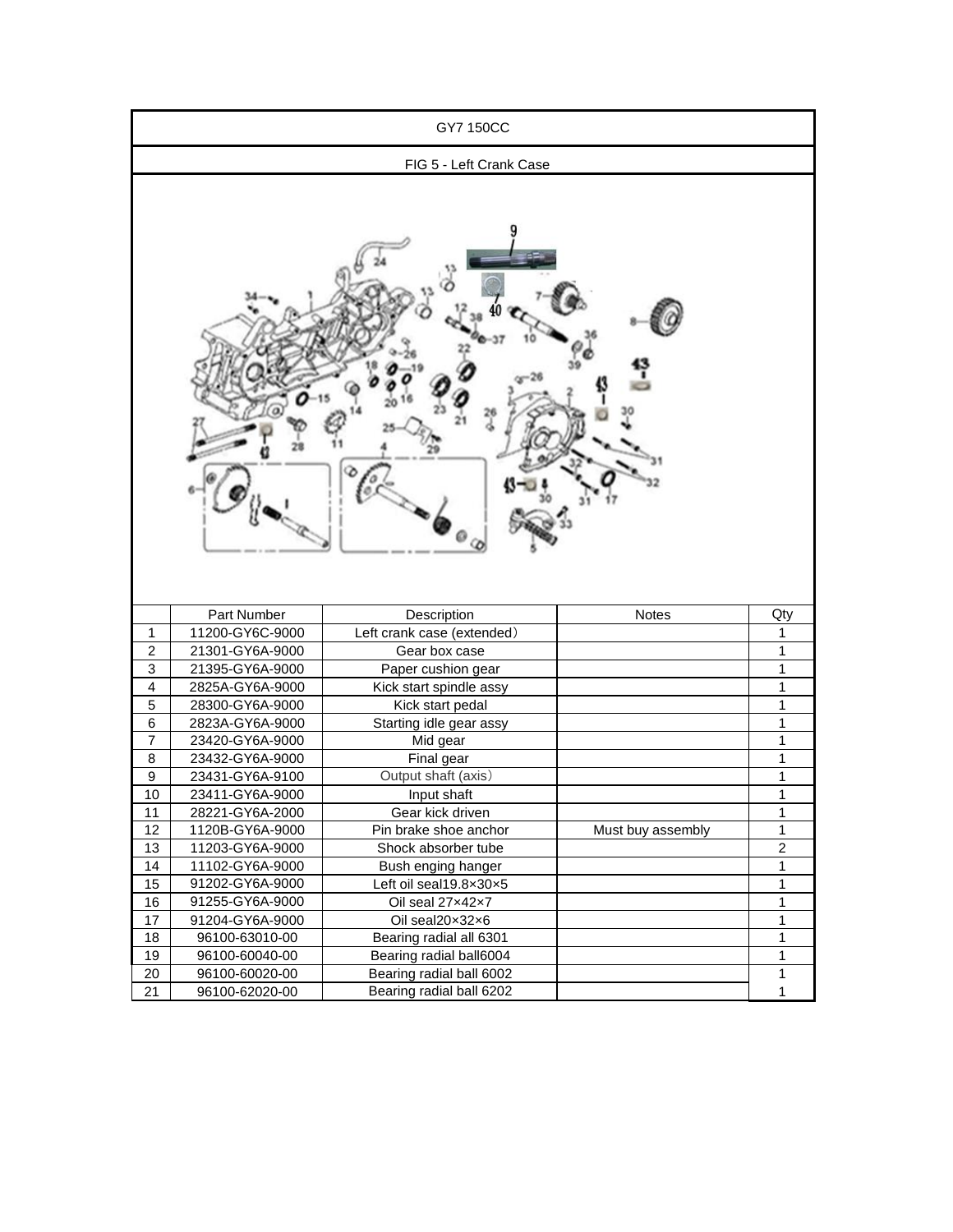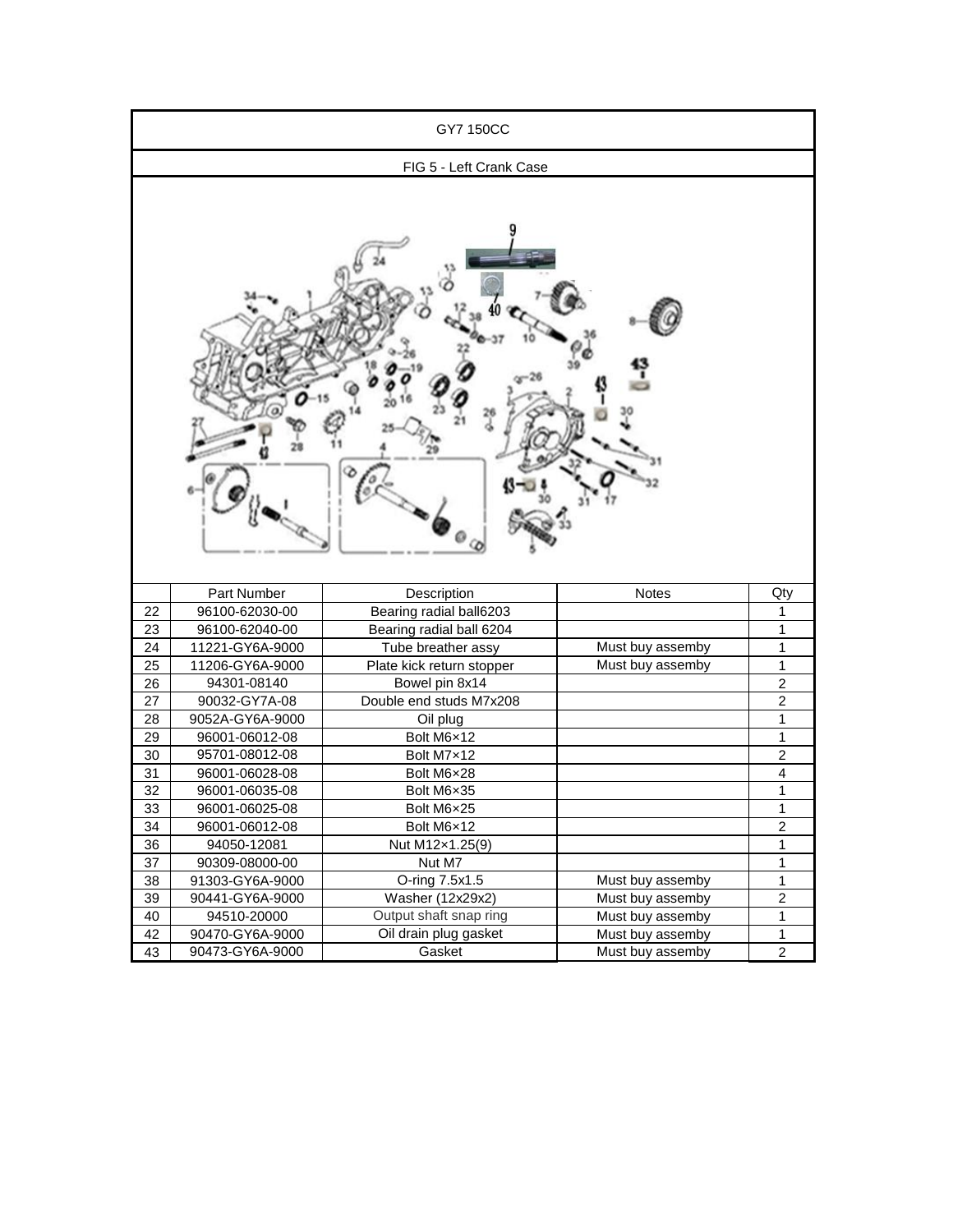| GY7 150CC                 |                 |                                 |                   |                  |  |
|---------------------------|-----------------|---------------------------------|-------------------|------------------|--|
| FIG 6 - Right Oil Cover   |                 |                                 |                   |                  |  |
|                           |                 |                                 |                   |                  |  |
|                           | Part Number     | Description                     | Notes             | Qty              |  |
| 1                         | 11331-GY6A-9000 | Right crankcase cover           |                   | 1                |  |
| $\overline{c}$            | 11394-GY6A-9000 | Right crankcase cover paper pad |                   | 1                |  |
| $\ensuremath{\mathsf{3}}$ | 15651-GY6A-9000 | Oil Dip Stick                   |                   | 1                |  |
| $\overline{\mathbf{4}}$   | 12361-GY6A-9000 | O-ring and oil network cover    |                   | 1                |  |
| $\mathbf 5$               | 15426-GY6A-9000 | Oil filter spring               |                   | 1                |  |
| 6                         | 15421-GY6A-9000 | Oil network                     | Must buy assembly | 1                |  |
| $\overline{7}$            | 32961-GY6A-9000 | Clamper magneto                 | Must buy assembly | 1                |  |
| $\,8\,$                   | 94301-08140     | Dowel pin 8x14                  |                   | $\boldsymbol{2}$ |  |
| $\boldsymbol{9}$          | 91203-GY6A-9000 | Right oil seal19.8x30x5         |                   | 1                |  |
| 10                        | 90001-06040-08  | Bolt M6×40                      |                   | 1                |  |
| 11                        | 96001-06095-08  | Bolt M6×95                      |                   | 4                |  |
| 12                        | 96001-06100-08  | Bolt M6×100                     |                   | $\mathbf{1}$     |  |
| 13                        | 96001-06110-08  | Bolt M6×110                     |                   | $\overline{c}$   |  |
| 14                        | 96001-06028-08  | Bolt M6×28                      |                   | $\mathbf{1}$     |  |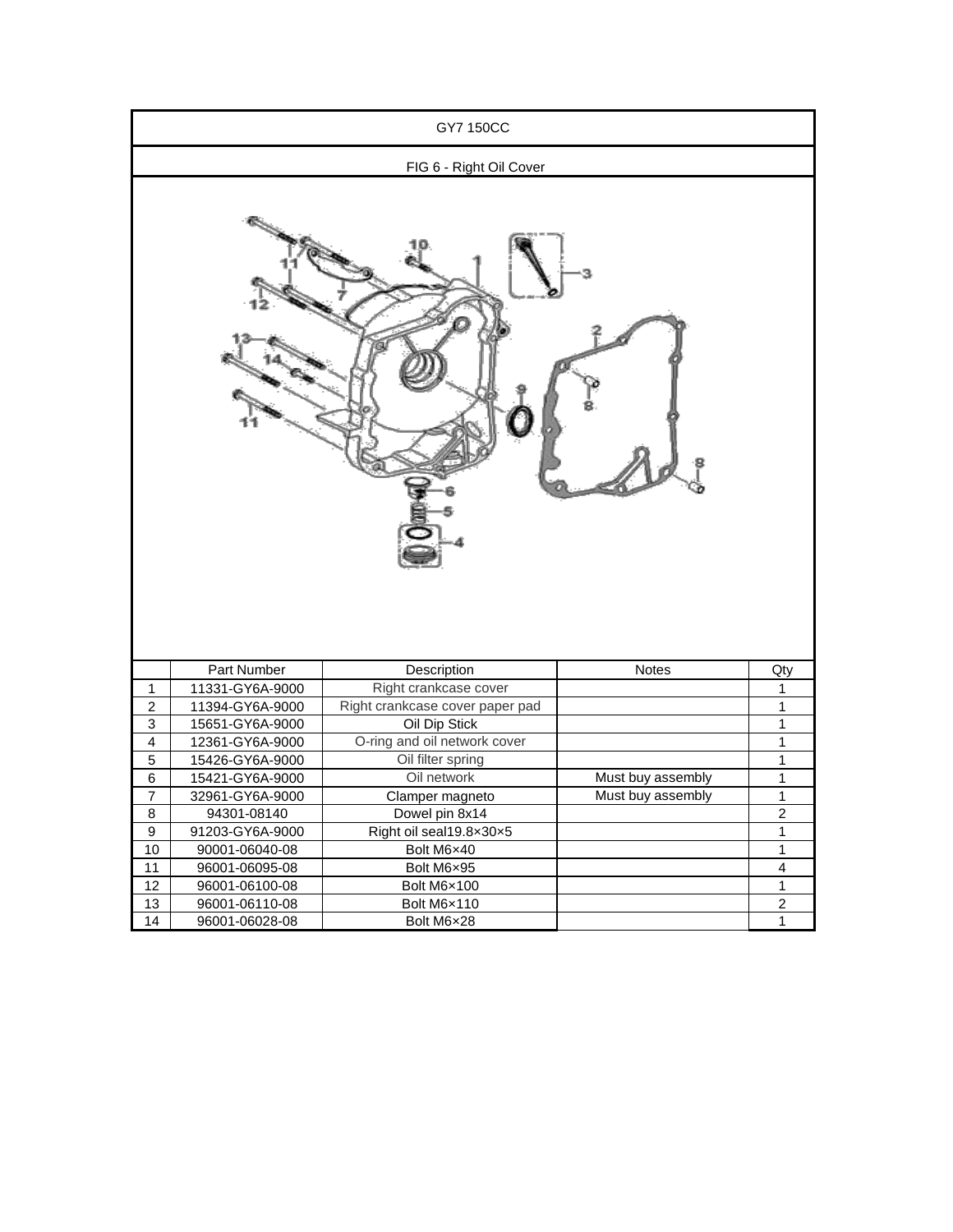| GY7 150CC               |                                                    |                                  |                   |                |  |
|-------------------------|----------------------------------------------------|----------------------------------|-------------------|----------------|--|
|                         | FIG 7 - Crank Case Cover                           |                                  |                   |                |  |
|                         | 6<br>10<br>8<br>9<br>$11\overline{12}$<br>13<br>14 |                                  | 2                 |                |  |
|                         | Part Number                                        | Description                      | <b>Notes</b>      | Qty            |  |
| 1                       | 11341-GY6C-9010                                    | Left Crank Case Cover            |                   | 1              |  |
| $\boldsymbol{2}$        | 11395-GY6F-9000                                    | Gasket r crankcase cover         |                   | 1              |  |
| $\mathsf 3$             | 11380-GY6A-9000                                    | Platel cover                     |                   | 1              |  |
| $\overline{\mathbf{4}}$ | 90001-06040-08                                     | Bolt M6×40                       |                   | $\overline{c}$ |  |
| 5                       | 96001-06012-08<br>50504-GY6A-9000                  | Bolt M6×12<br>Plate              |                   | 1<br>1         |  |
| 6<br>$\overline{7}$     | 11382-GY6A-9000                                    |                                  | Must buy assembly | $\mathbf{1}$   |  |
| 8                       | 93903-04080                                        | Clamper brake cable<br>Screw 4x8 |                   | $\overline{4}$ |  |
| $\boldsymbol{9}$        | 90001-06065-08                                     | Bolt M6×65                       |                   | 1              |  |
| 10                      | 11381-GY6A-9000                                    | Throttle clamp                   |                   | 1              |  |
| 11                      | 90001-06070-08                                     | BOLT M6×70                       |                   | 1              |  |
| 12                      | 90001-06055-08                                     | BOLT M6×55                       |                   | 1              |  |
| 13                      | 90001-06050-08                                     | BOLT M6×50                       |                   | 1              |  |
| 14                      | 90001-06040-45                                     | BOLT M6×45                       |                   | $\overline{4}$ |  |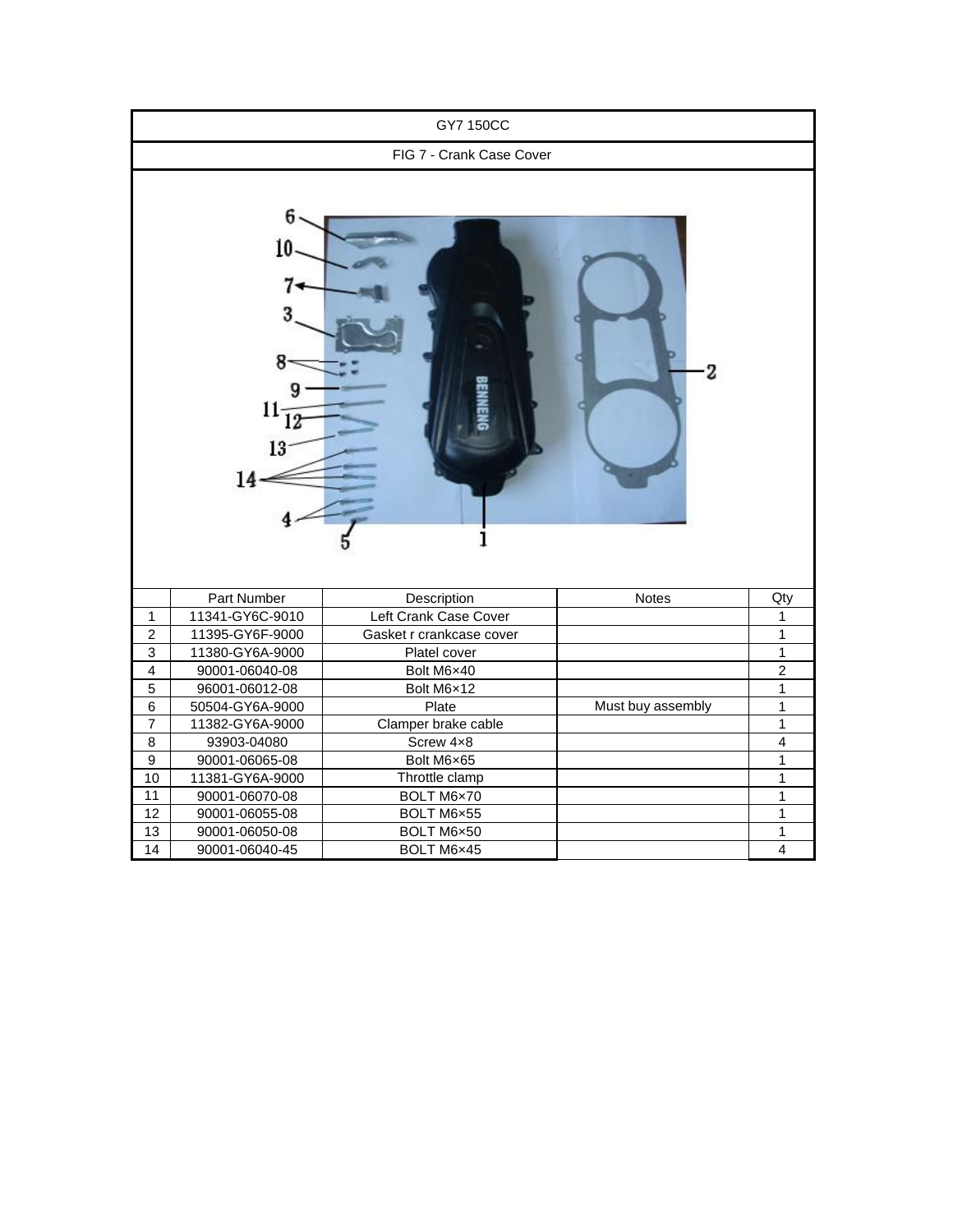